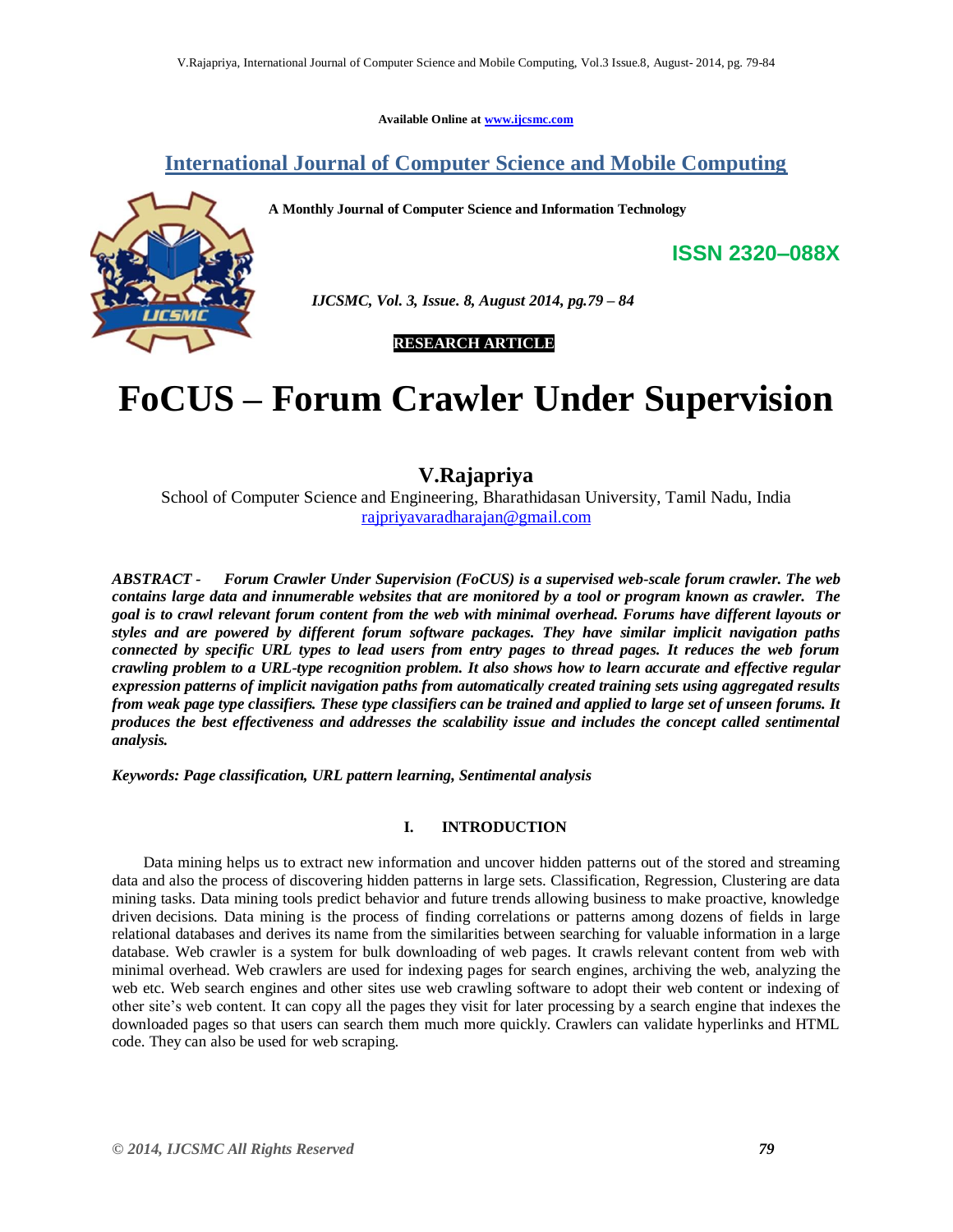#### **II. RELATED WORK**

Data mining is used in business field to discover patterns and relationships in the data in order to help make better business decisions. It automates the process of finding predictive information in large database and also uses data on past promotional mailings to identify the targets most likely to maximize return on investment in future mailings. Web crawler was originally a separate search engine with its own database, and displayed advertising results in separate area of the page and also provides a composite of separately identified filtered results from most popular search engines.

## **"IROBOT: AN INTELLIGENT CRAWLER FOR WEB FORUMS"** by RUI CAI, JIANG-MING YANG, WEI LAI, LEI ZHANG, (2008)

It propose and build prototype of an intelligent forum crawler, iRobot, which has intelligence to understand the content and structure of a forum site, and then decide how to choose traversal paths among different kinds of pages. It's even hard for human being to understand how links are formulated and write down appropriate patterns to distinguish links with different functions. After investigating a substantial number of web forums, found out two observations: (1) The repetitive regions in a forum page can robustly characterize the content layout of that page. (2) The location of a link on a page is important.

# **"DE-DUPING URLS VIA REWRITE RULES"** by ANIRBAN DASGUPTA, RAVI KUMAR, AMIT SASTURKAR (2008)

De-duping URLs is an important problem for search engines, since all the principal functions of search engine, including crawling, indexing, ranking, and presentation are adversely impacted by the presence of duplicate URLs. They provide an efficient algorithm for mining and learning URL rewrite rules and shows that it is complete. Their algorithm learns every URL rewrite rule that is correct, for an appropriate notion of correctness. These duplicate URLs adversely affect the performance of commercial search engine in various ways. They present a different approach to URL de-duping problem based on automatically generating URL rewrite rules by mining a given collection of URLs with content-similarity information. These rewrite rules can be applied to eliminate duplicates among URLs that are encountered for first time during crawling even without fetching their content.

## **"LEARNING URL PATTERNS FOR WEBPAGE DE-DUPLICATION"** BY HEMA SWETHA KOPPULA, KRISHNA P. LEELA, AMIT AGARWAL (2010)

It present a set of techniques to mine rules from URLs and utilize these rules for de-duplication using just URL strings without fetching the content explicitly. The technique is composed of mining the crawl logs and utilizing clusters of similar pages to extract transformation rules, which are used to normalize URLs belonging to each cluster. They present a machine learning technique to generalize the set of rules which reduces the resource footprint to be usable at web-scale. The rule extraction techniques are robust against web-site specific URL conventions. It compares the precision and scalability of approach with recent efforts in using URLs for de-duplication. It includes false positives due to the approximate similarity measures and explore ways of handling these in robust fashion. Generalization is performed separately for source and target and explores the feasibility of generalizing both in an iterative fashion.

## **"EXTRACTING AND RANKING PRODUCT FEATURES IN OPINION DOCUMENTS**" By L.ZHANG, B.LIU, S.H.LIM, E.O"BRIEN-STRAIN (2010)

 An important task of opinion mining is to extract people"s opinions on features of an entity. Double propagation is a state of the art technique for solving the problem. It works well for medium size corpora. The problem is formulated as a bipartite graph and well-known web page ranking algorithm HITS is used to find important features and rank them high. Feature ranking is applied to the extracted feature candidates to improve the precision of the top ranked candidates. It first uses part-whole and "no" patterns to increase recall. It then ranks the extracted feature candidates by feature importance, which is determined by feature relevance and frequency. Many phrases represent type of semantic relation. The web page ranking algorithm HITS was applying to compute feature relevance. They also plan to study the problem of extracting features that are verbs or verb phrases.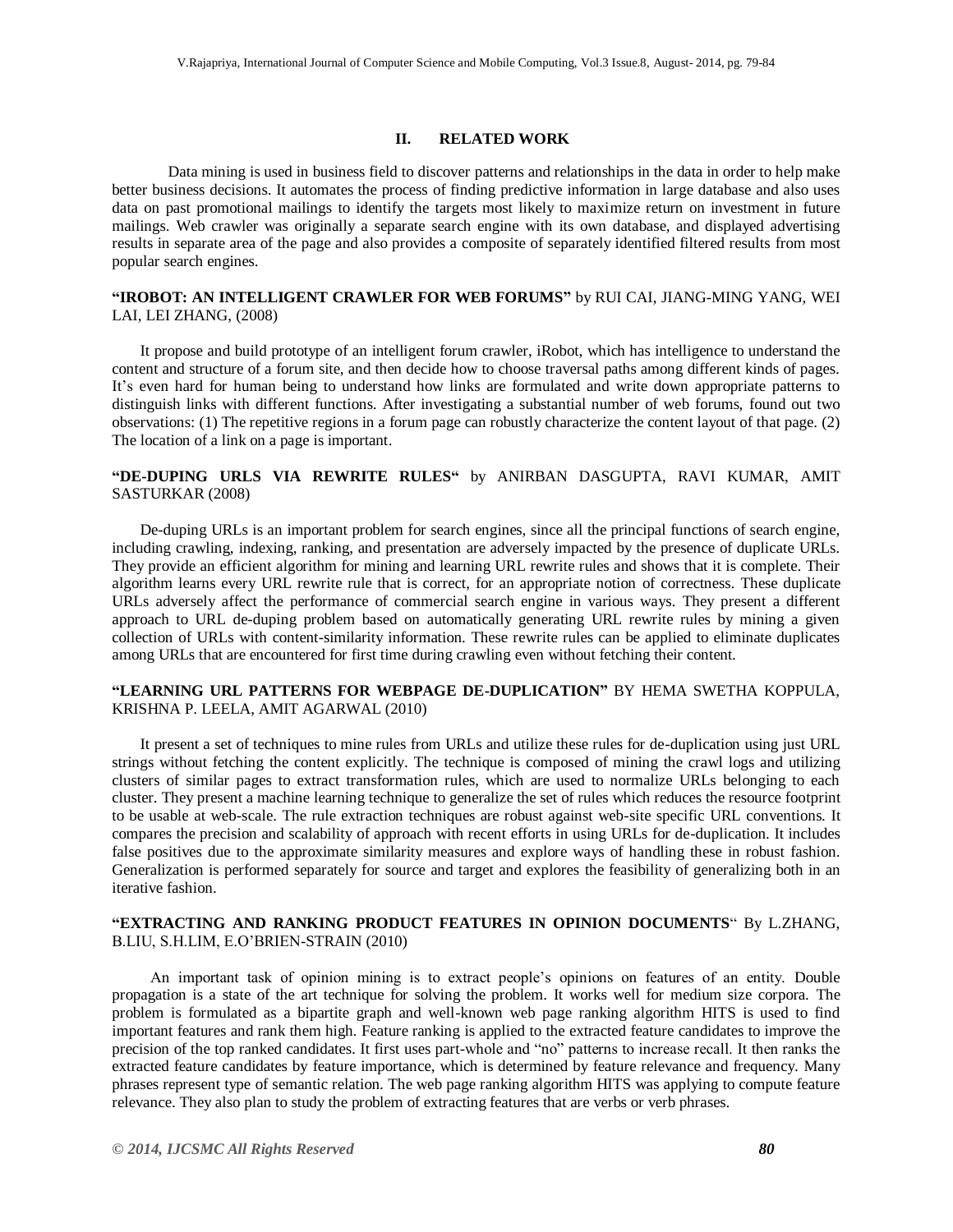#### **III. PROPOSED WORK**

In this paper, propose sparse social dimensions which can efficiently handle networks of millions of actors while demonstrating a comparable prediction performance to other non-scalable methods. It includes online forums hotspot detection and forecast using sentiment analysis and text mining approaches. This is developed in two stages: emotional polarity computation and integrated sentiment analysis based on K-means clustering. The unsupervised text-mining approach is used to group the forums into various clusters, with the center of each representing a hotspot forum within the current time span. Index URL, Thread URL, Page flipping URL algorithms is used.

> $Effectiveness = \frac{1}{c}$ crawled threads

Index URL, Thread URL and Page flipping URL algorithm are used. It consists of two major the learning part and the online crawling part. The learning part first learns ITF regexes of a given forum from automatically constructed URL training examples. The online crawling part then applies learned ITF regexes to crawl all threads efficiently. Given any page of a forum, FoCUS first finds its entry URL using the Entry URL Discovery module. Once the learning is finished, FoCUS performs online crawling starting from the entry URL, FoCUS follows all URLs matched with any learned ITF regex. FoCUS continues to crawl until no page could be retrieved or other condition is satisfied. To learn ITF regexes, FoCUS adopts a two-step supervised training procedure. The first step is training sets construction. The second step is regexes learning.

#### 1. INDEX URL AND THREAD URL TRAINING SETS

 The homepage of a forum which contains a list of boards is also the lowest common ancestor of all threads. A page of a board in a forum, which usually contains a table-like structure, each row in it contains information of a board or a thread. The index URL is a URL that is on an entry or index page; its destination page is another index page; its anchor text is the board title of its destination page. A thread URL is a URL that is on an index page; its destination page is a thread page; its anchor text is the thread title of its destination page. The only way to distinguish index URLs from thread URLs is the type of their destination pages. Therefore user needs a method to decide the page type of a destination page.

Algorithm IndexUrlAndThreadUrlDetection Input: sp: an entry page or index page it\_group: a group of index/thread URLs Output: 1: let it\_group be  $\varphi$ ; data 2: url groups = Collect URL groups by aligning HTML DOM tree of sp; 3: foreach ug in url\_groups do  $ug. anchor\_len = Total$  anchor text length in  $ug$ ;  $4:$ 5: end foreach 6: it group =  $arg max( uq. anchor len )$  in url groups; 7: it\_group.DstPageType = Majority page type of the destination pages of URLs in ug; 8: if it\_group.DstPageType is INDEX\_PAGE it\_group.UrlType = INDEX\_URL;  $9:$ 10: else if it\_group.DstPageType is THREAD\_PAGE it\_group.UrlType = THREAD\_URL;  $11:$ 12: else  $13:$  $it\_group = \varphi;$ 14: end if 15: return *it\_group*;

## 2. PAGE-FLIPPING URL TRAINING SET

 Page-flipping URLs point to index pages or thread pages but they are very different from index URLs or thread URLs. The proposed metric is used to distinguish page-flipping URLs from other loop-back URLs. However, the metric only works well on the "grouped" page-flipping URLs more than one page-flipping URL in one page.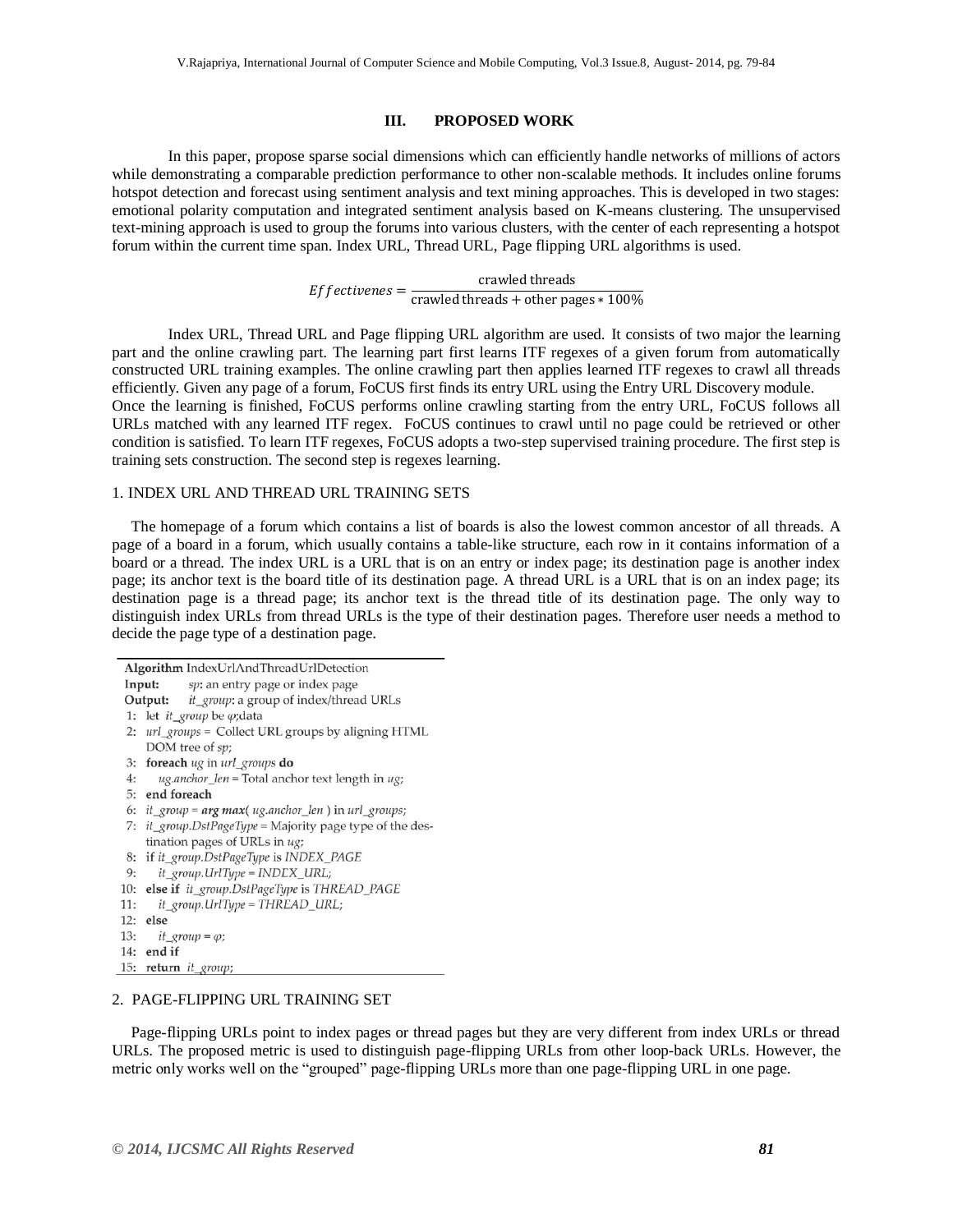| <b>Algorithm</b> PageFlippingUrlDetection          |                                                                           |
|----------------------------------------------------|---------------------------------------------------------------------------|
| sp: an index page or thread page<br>Input:         |                                                                           |
| pf_group: a group of page-flipping URLs<br>Output: |                                                                           |
| 1:                                                 | let $pf\_group$ be $\varphi$ ;                                            |
| 2:                                                 | url_groups = Collect URL groups by aligning HTML                          |
|                                                    | DOM tree of sp;                                                           |
| 3:                                                 | foreach ug in url_groups do                                               |
| 4:                                                 | if the anchor texts of ug are digit strings                               |
| 5:                                                 | $pages = Download( URLs in ug);$                                          |
| 6:                                                 | if pages have the similar layout to sp and ug                             |
|                                                    | appears at same location of <i>pages</i> as in sp                         |
| 7:                                                 | $pf\_group = ug;$                                                         |
| 8:                                                 | break:                                                                    |
| 9:                                                 | end if                                                                    |
| 10:                                                | end if                                                                    |
| 11:                                                | end foreach                                                               |
| 12:                                                | if $pf\_group$ is $\varphi$                                               |
| 13:                                                | foreach url in outging URLs in sp                                         |
| 14:                                                | $p =$ Download( $url$ );                                                  |
| 15:                                                | $pf\_url =$ Extract URL in $p$ at the same location as                    |
|                                                    | $url$ in $sp$ ;                                                           |
| 16:                                                | if $pf$ <sub>url</sub> exists and $pf$ <sub>url</sub> anchor = url anchor |
|                                                    | and pf_url.UrlString != url.UrlString                                     |
| 17:                                                | Add url and cand_url into pf_group;                                       |
| 18:                                                | break:                                                                    |
| 19:                                                | end if                                                                    |
| 20:                                                | end foreach                                                               |
| 21:                                                | end if                                                                    |
|                                                    | 22: pf_group.UrlType = PAGE_FLIPPING_URL;                                 |
| 23:                                                | return <i>pf</i> group:                                                   |

#### 3. ALGORITHM OF SCALABLE K-MEANS VARIANT

 The data instances are given as input along with number of clusters, and clusters are retrieved as output. First it is required to construct a mapping from features to instances. Then cluster centroids are initialized. Then maximum similarity is given and looping is worked out. When the change is objective value falls above the "Epsilon" value then the loop is terminated.

#### **IV. IMPLEMENTATION**

In this paper, Sentimental analysis method is used. It determines the hotspots based on the comments and divides into positive, neutral and negative. These keywords also divides themselves based on comments. Hotspots means referring maximum number of counts in URL link values. Hotspots are selected based on the keywords. To find out the hotspots these steps followed:

- 1. FORUM TOPIC DOWNLOAD: The source web page is keyed in the website and the content is being downloaded. The HTML content is displayed in a rich text box control.
- 2. PARSE FORUM TOPIC TEXT AND URL"S: The downloaded source page web content is parsed and checked for forum links. The links are extracted and displayed in a list box control. The link text are extracted and displayed in another list box control.
- 3. FORUM SUB TOPIC DOWNLOAD: All the forum links pages in the source web page are downloaded. The HTML content is displayed in a rich text box control during each page download.
- 4. PARSE FORUM SUB TOPIC TEXT AND URLS: The downloaded forum pages web content are parsed and checked for sub forum links. These links are extracted and displayed in a list box control. The link text are extracted and displayed in another list box control.

The proposed system automatically analyzes the emotional polarity of a text, based on a value for each piece of text is obtained. The absolute value of the text represents the influential power and the sign of the text denotes its sentiment values. The K-means clustering is applied to group the posts and its replies. One hundred and forty two forums are extracted from forums.digitialpoint.com Six thousand six hundred and fifty four threads are spread among those forums Posts are found to be valid only if they contain minimum three words. Posts are grouped and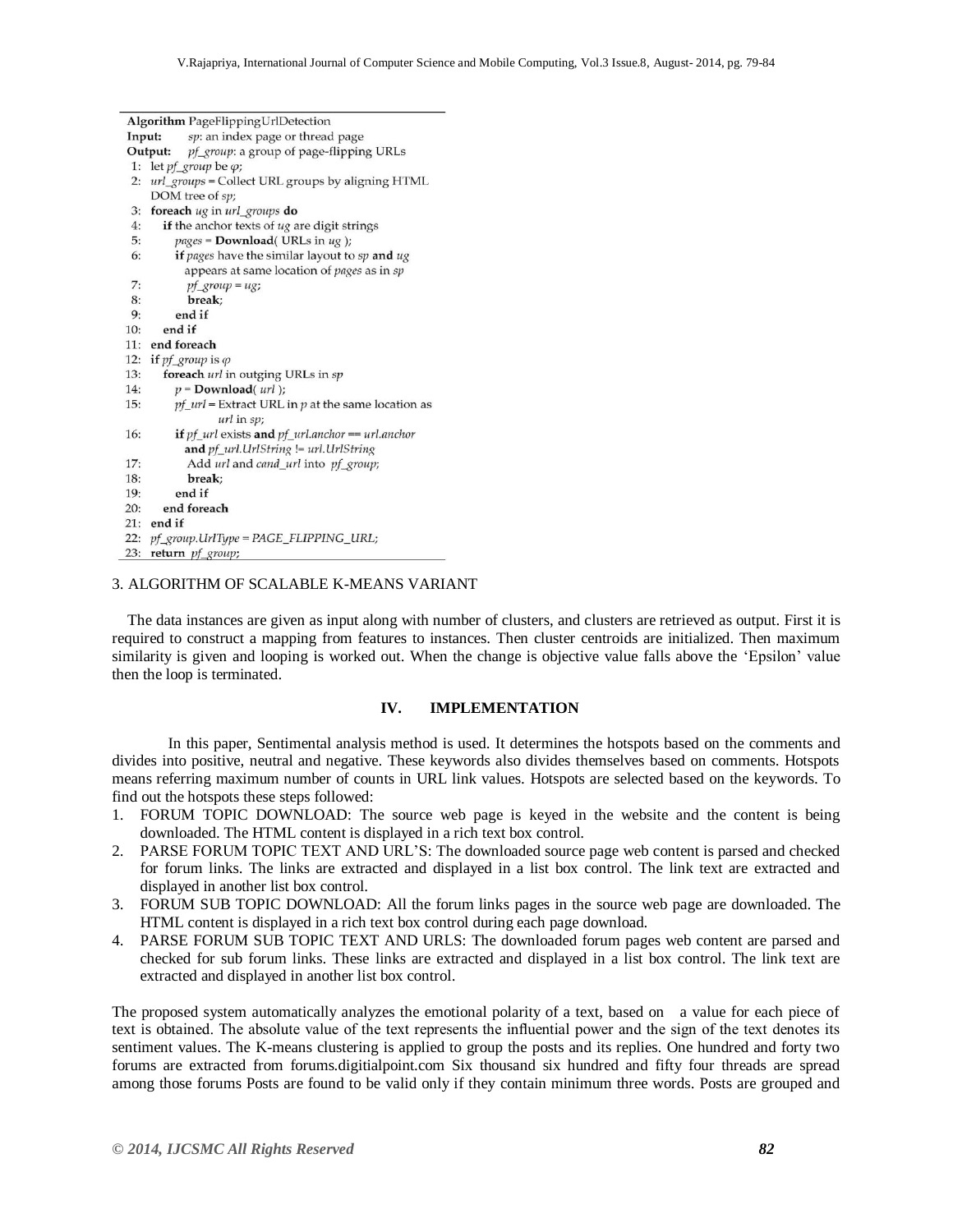average value taken for each thread, likewise threads average sentiment values are taken and forum"s average value is derived.



#### **The architecture of FoCUS**

It is found that more of the forums sentiments values are having more positive percent and less negative percent. The proposed methodology efficiently analyzes their sentiments. An incomparable advantage of the proposed model is that it easily scales to handle networks with millions of posts. Since the proposed model is sensitive to the number of social dimensions as shown in the experiment, further research is needed to determine a suitable dimensionality automatically.

#### **V. CONCLUSION**

The algorithms are developed to automatically analyze the emotional polarity of the text, based on which a value for each piece of text is obtained. The absolute value of the text represents the influential power and sign of the text denotes its emotional polarity. Using the hotspot predicting approaches can help the education institutions understand what their specific customer timely concerns. Results generated from the approach can also be combined to competitor analysis to yield comprehensive decision support information. The new system is designed such that enhancements can be integrated with current modules easily with less integration work. This becomes useful if the above enhancements are made in future. It will be very useful for people to know multiple comments simultaneously and can share the views. The application if developed as website can be used from anywhere. It is designed such that those enhancements can be integrated with current modules easily with less integration work.

Advantages:

- $\triangleright$  Index page, Thread page and Page Flipping URL are identified as well as forum post contents are also extracted.
- $\triangleright$  Sparsifying social dimensions can be effective in eliminating the scalability bottleneck.
- $\triangleright$  K-Means clustering approach classifies the forums in to related groups.
- $\triangleright$  Posts are also clustered to find the number of items belongs to the individual clusters.